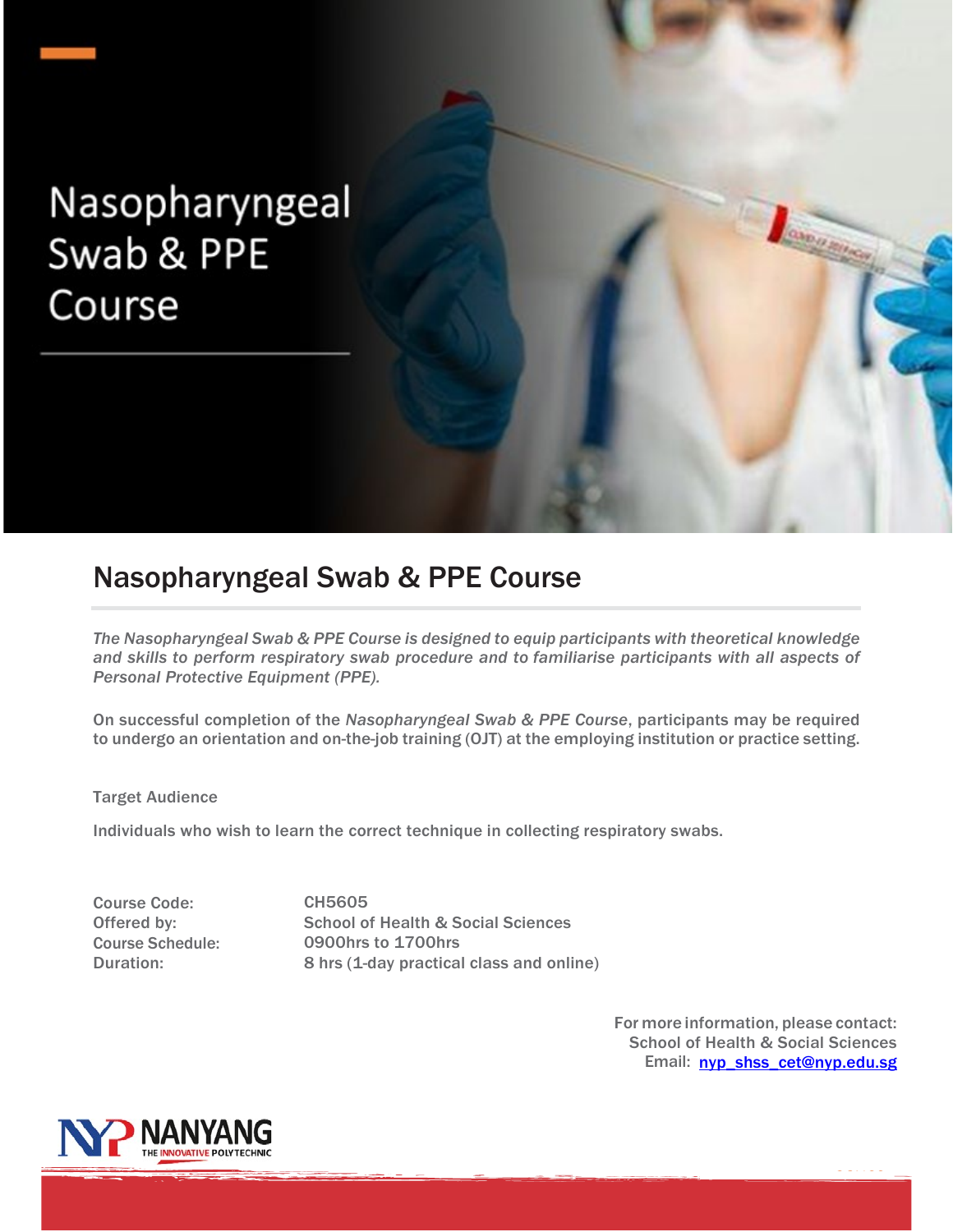## Course Outline

| Date:            | 5, 6, 12, 13, 14, 15, 19, 20, 26 & 27 May 2020 (please contact us for other dates) |  |
|------------------|------------------------------------------------------------------------------------|--|
| Time:            | 9am to 5pm                                                                         |  |
| <b>Duration:</b> | 8 hours (1-day practical class and online learning)                                |  |
| <b>Venue:</b>    | <b>Nanyang Polytechnic</b>                                                         |  |
|                  |                                                                                    |  |

#### COURSE AIM

*The course is designed to equip participants with theoretical knowledge and skills to perform respiratory swab procedure and to familiarise participants with all aspects of Personal Protective Equipment (PPE).*

#### LEARNING OBJECTIVES

Upon successful completion of this course, the participant will be able to:

- 1. State the basic principles in infection control and safe patient handling.
- 2. Demonstrate the steps in donning and removing Personal Protective Equipment (PPE).
- 3. Perform the correct technique in obtaining throat, nose and nasopharyngeal swab specimens for laboratory investigation and therapeutic assessment.
- 4. Demonstrate safe handling of specimen and documentation.

#### CORE TOPICS

- Infection Control and safe patient handling
- PPE Training
- Mask-fitting
- Collection of respiratory swab specimens (throat, nose and nasopharyngeal)
- Safe handling of specimen and documentation

#### ADMISSION REQUIREMENTS

Participants should have at least a 'N' level certificate or WPLN Level 5.

On successful completion of the *Nasopharyngeal Swab & PPE Course*, participants may be required to undergo an orientation and on-the-job training (OJT) at the employing institution or practice setting.

#### **CERTIFICATION**

Participants will be issued with a Certificate of Completion upon meeting the required course attendance and competency assessment.